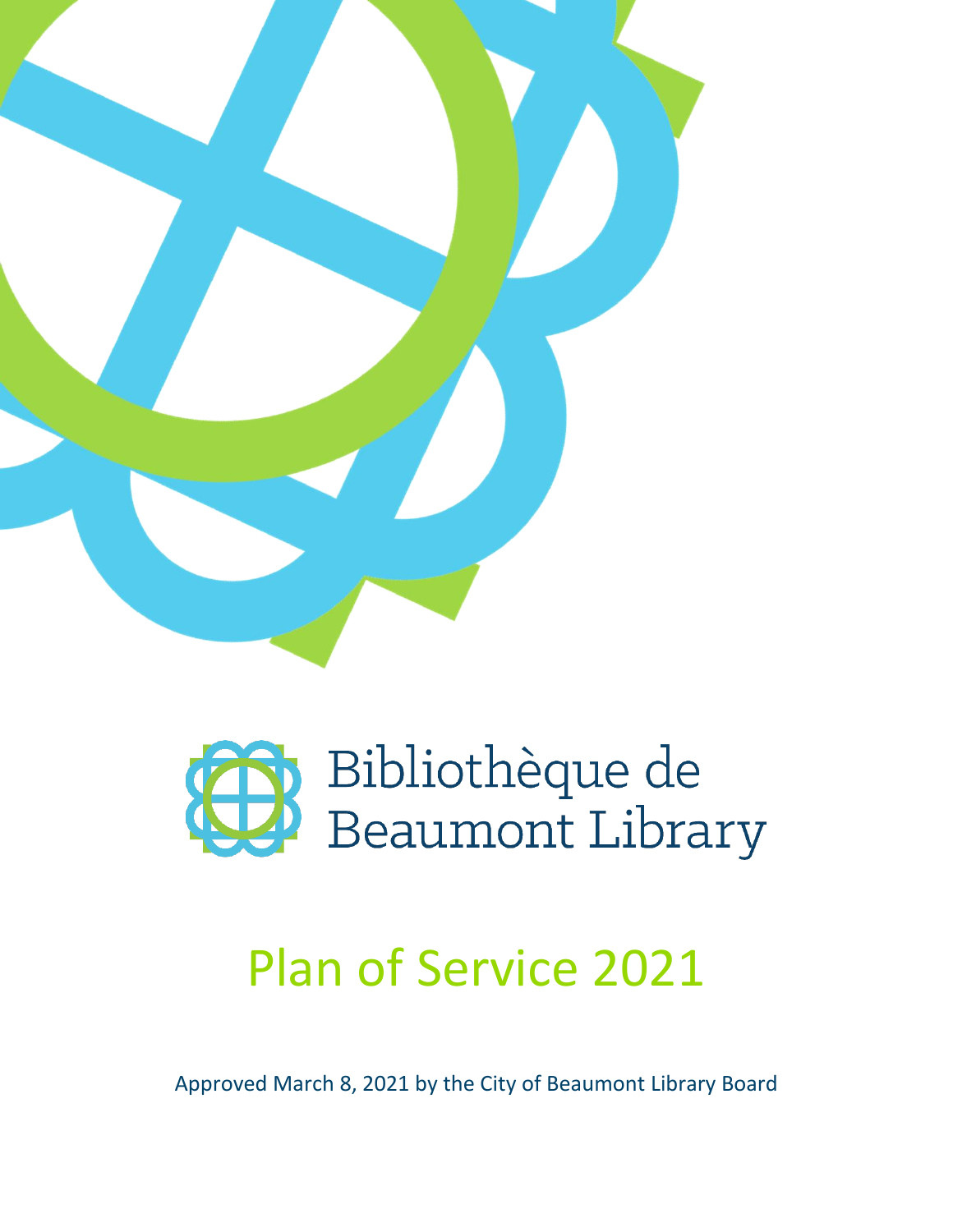# Table of Contents

| <b>History of the Library</b>                 | 3              |
|-----------------------------------------------|----------------|
| The Library Today                             | $\overline{4}$ |
| Determining Service Priorities for the Future | 5              |
| <b>Strategic Goals</b>                        | 6              |
| Acknowledgments                               | 8              |

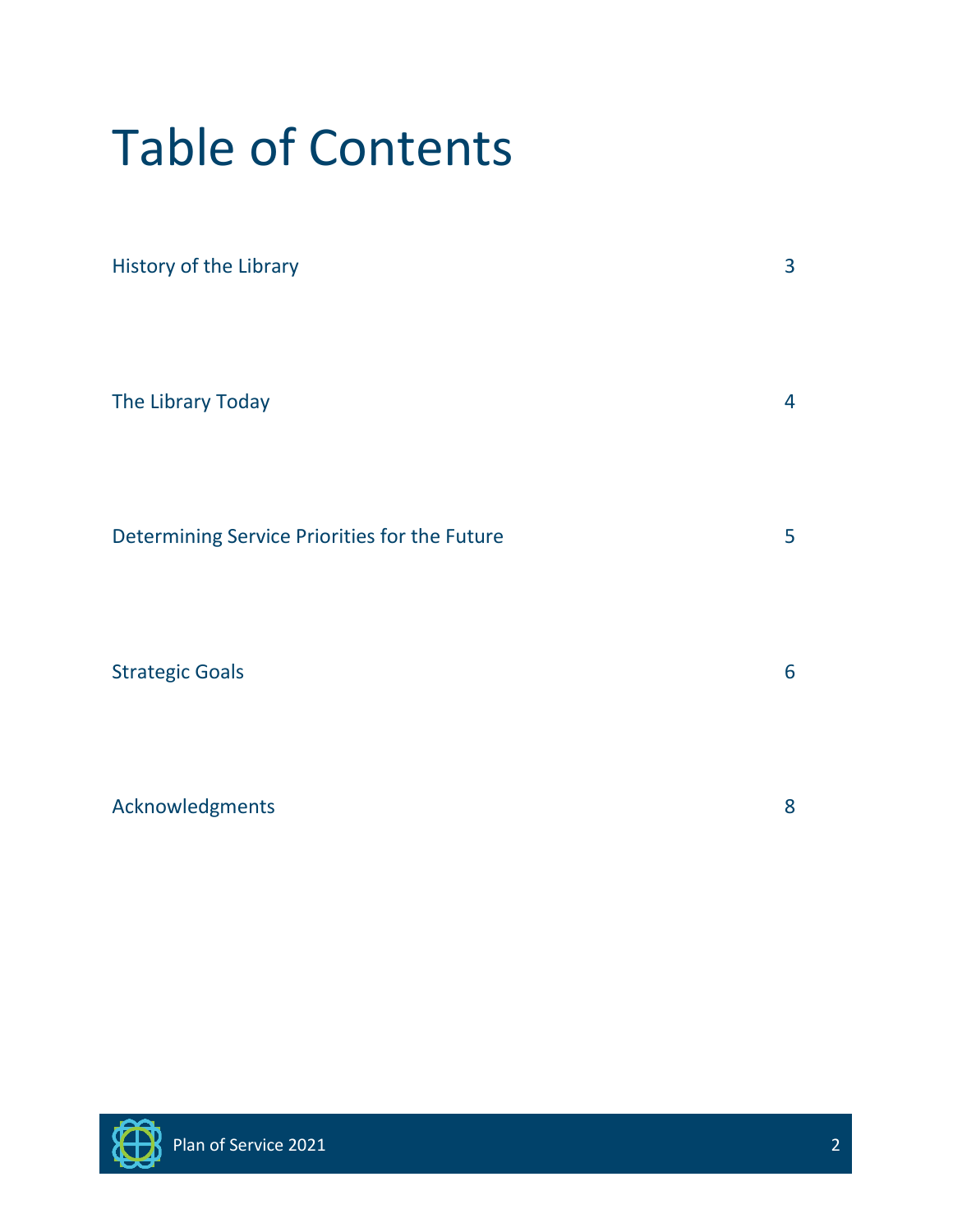When J. E. Lapointe School and Beaumont Regional Activity Centre were built in 1977, the Town of Beaumont and the School Board decided to share library facilities. The Library opened in 1978 with a donated collection of approximately 4,100 books.

In 1981, the Library Board decided to change the statusfrom a Community Library to a Municipal Library, which allowed the Board to apply for an annual grant from the Provincial Government and made them an autonomous body.

By 1986, the Friends of the Library was formed to raise funds to support the Library Board's mission and vision.

Membership had grown from an initial 61 Family Memberships to 1,190 and the collection to approximately 20,000 items. In 1991, the Library moved to the newly renovated 4,300 sq. ft. space that was the old Town Office. The larger library allowed for an increased focus on children's programming.

As the town continued to grow, more space was needed. Once again, the Board, the Staff, and the Friends of the Library, in co-operation with Town Council, worked diligently to plan, build and fundraise for the new Library. The 8,000-sq. ft. Bibliothèque de Beaumont Library opened on February 17, 2004. The grand opening ceremony was marked by the distinguished presence of the Lt.-Governor Lois Hole, who summed up the history of Beaumont's public library when she said, "the best way to build a better world for our children is to fight for our public libraries."

With this facility, the people of Beaumont have experienced 21st Century library services. In January 2009, a full-time Program Coordinator was hired which has led to exceptional children's programming. In January 2011, the first Library Director holding a Master's degree in Library Science was hired to usher in a new period of development and excellence.

In 2021, the Bibliothèque de Beaumont Library begins design work for a library expansion of approximately 7500sq ft, nearly doubling the size of the current library. With Beaumont being the fastest growing community in the Edmonton CMA, the Library must once again answer the call of its vision to be a universally accessible hub providing leadership and innovation to promote literacy and culture in the community.

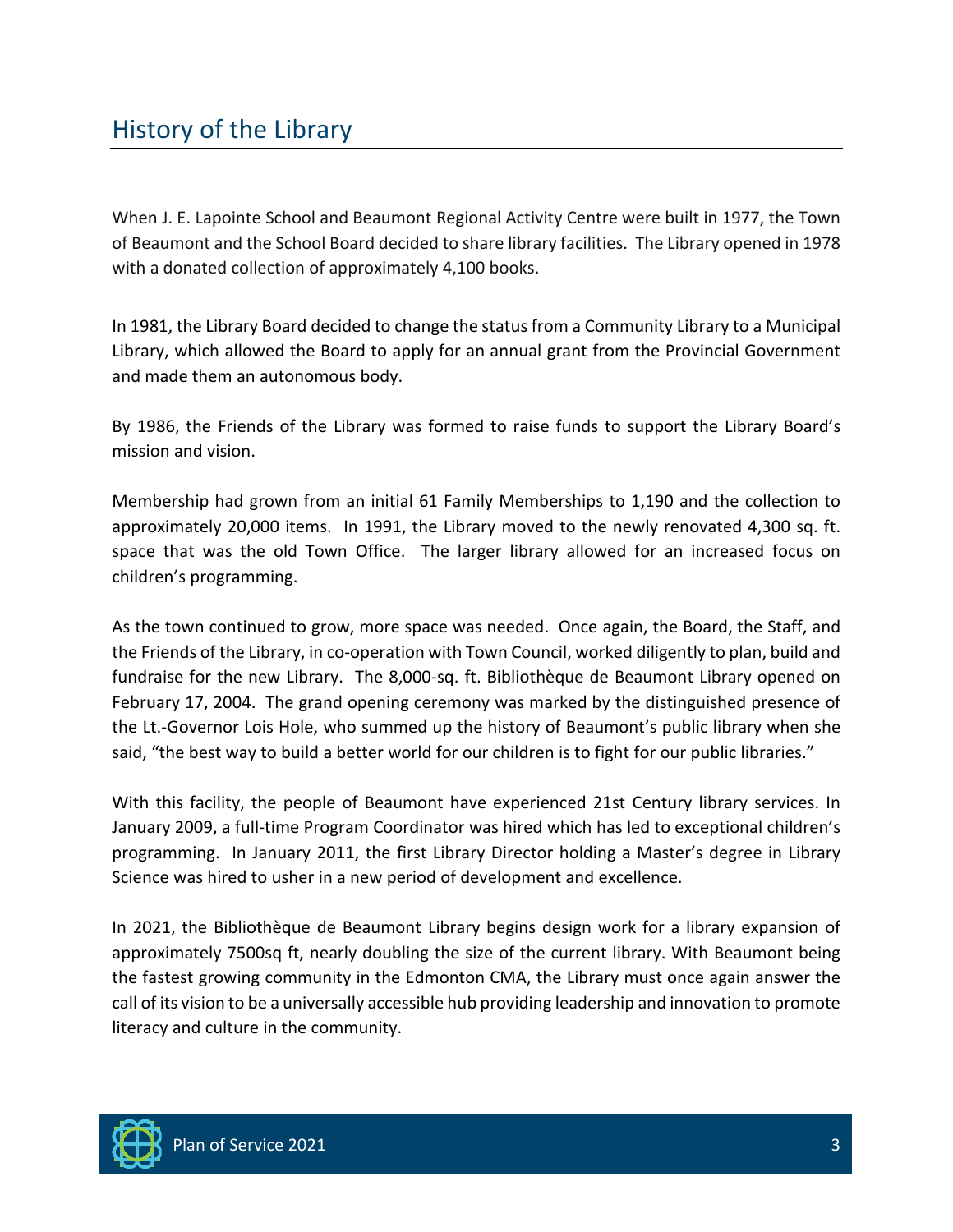### The Library Today

*The Bibliothèque de Beaumont Library provides a welcoming space for those who want to connect to information and enjoy lifelong learning through participation in programming and the use of library resources. The Library works to accommodate the growth and diversity of the community while honouring its French heritage.*

Despite the COVID-19 pandemic, the Library's dedication to our mission and vision allowed us to offer much-needed services, as indicated by our 2020 Annual Report:

| <b>Access</b>                                                                                                           | Collection                                                                                                                                         | Programs                                                                                                                                                         |
|-------------------------------------------------------------------------------------------------------------------------|----------------------------------------------------------------------------------------------------------------------------------------------------|------------------------------------------------------------------------------------------------------------------------------------------------------------------|
| 11,094<br>Despite multiple closures,<br>community members visited<br>the library in-person over<br>11,000 times in 2020 | 26,881<br>The number of items in the<br>physical collection; including<br>612 periodicals, 1,924 DVDs,<br>447 CDs, and 420 Audiobooks.             | 695<br>The number of library<br>programs offered in 2020,<br>with 408 offered online and<br>287 in-person.                                                       |
| 2,232<br>The number of public<br>computer sessions logged in<br>2020. There were also 6,066<br>public wi-fi sessions.   | 78,273<br>The number of items that<br>circulated in 2020. There<br>were also 28,879 items<br>borrowed and 7,863 lent<br>through interlibrary loan. | 23,917<br>The number of attendees and<br>viewers for our virtual and in-<br>person library programs in<br>2020.                                                  |
| 2,489<br>The number of community<br>members who used their<br>Library Card in 2020                                      | 21,029<br>The number of e-resources<br>borrowed in 2020, a 25%<br>increase from 2019.                                                              | 2,329<br>In 2020, the Library began<br>hosting virtual programs on<br>our social media platforms,<br>which have 2,329 followers<br>an increase of 16% over 2019. |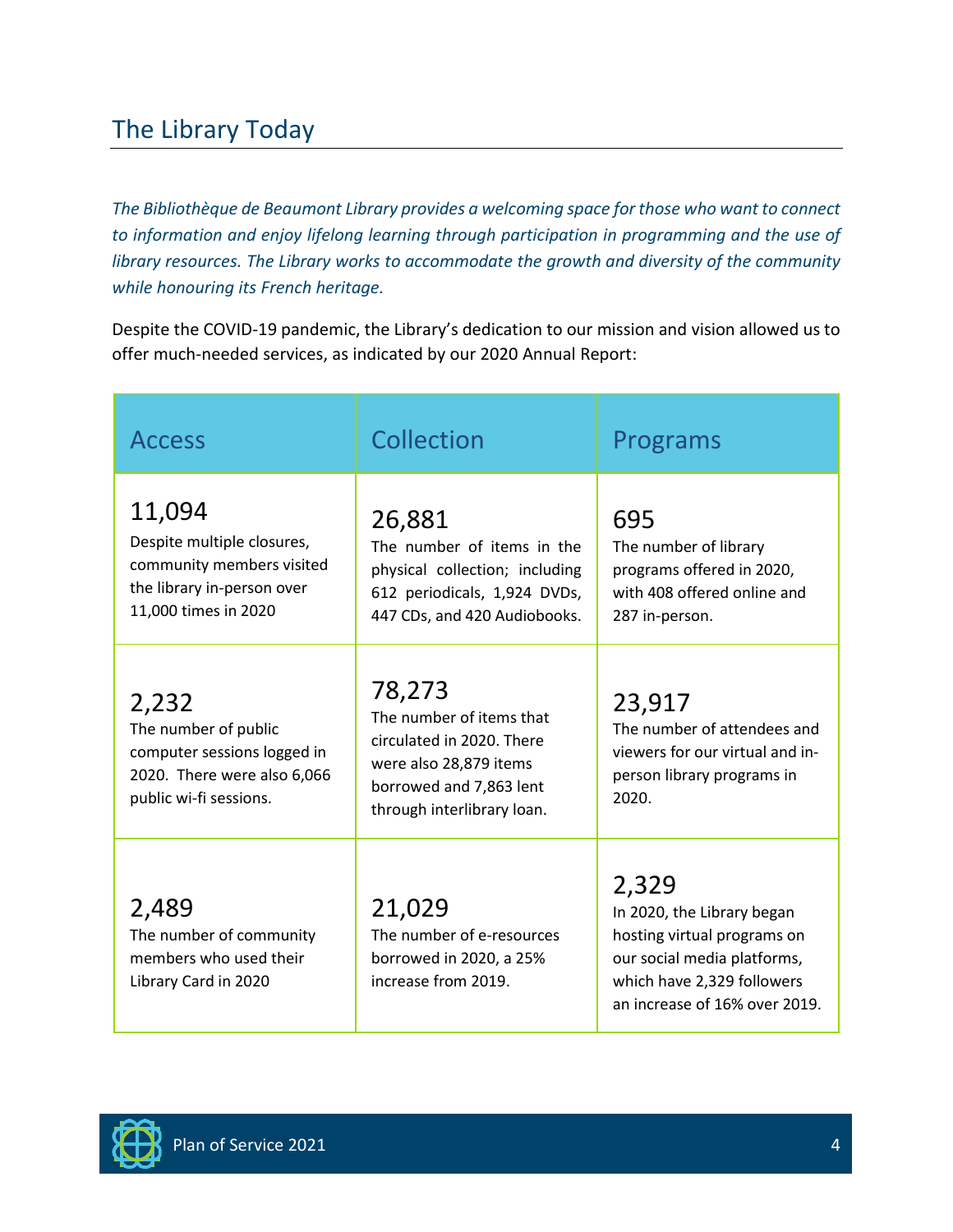Following the recommendation of Alberta Municipal Affairs, Public Library Services Branch, the Bibliothèque de Beaumont Library utilizes Sandra Nelson's Strategic Planning for Results process to identify the service needs and build a vibrant and community-informed strategic plan. In 2020, the Beaumont Library's 2017-2020 Plan of Service concluded, and the Library was faced with the need to create a new Plan of Service during the first year of the COVID-19 pandemic. The pandemic created significant barriers to public engagement and uncertainty regarding the possibilities for library service in the coming years. The City of Beaumont Library Board opted to create a 1-year plan of service focused on supporting the community through another year of pandemic uncertainty.

This 1-year plan of service included a needs assessment based on demographic data, anecdotal community feedback and program evaluation feedback from the first year of the COVID-19 pandemic (2020). We retained Plan of Service Goals from the 2017-2020 Plan of Service that remained relevant.

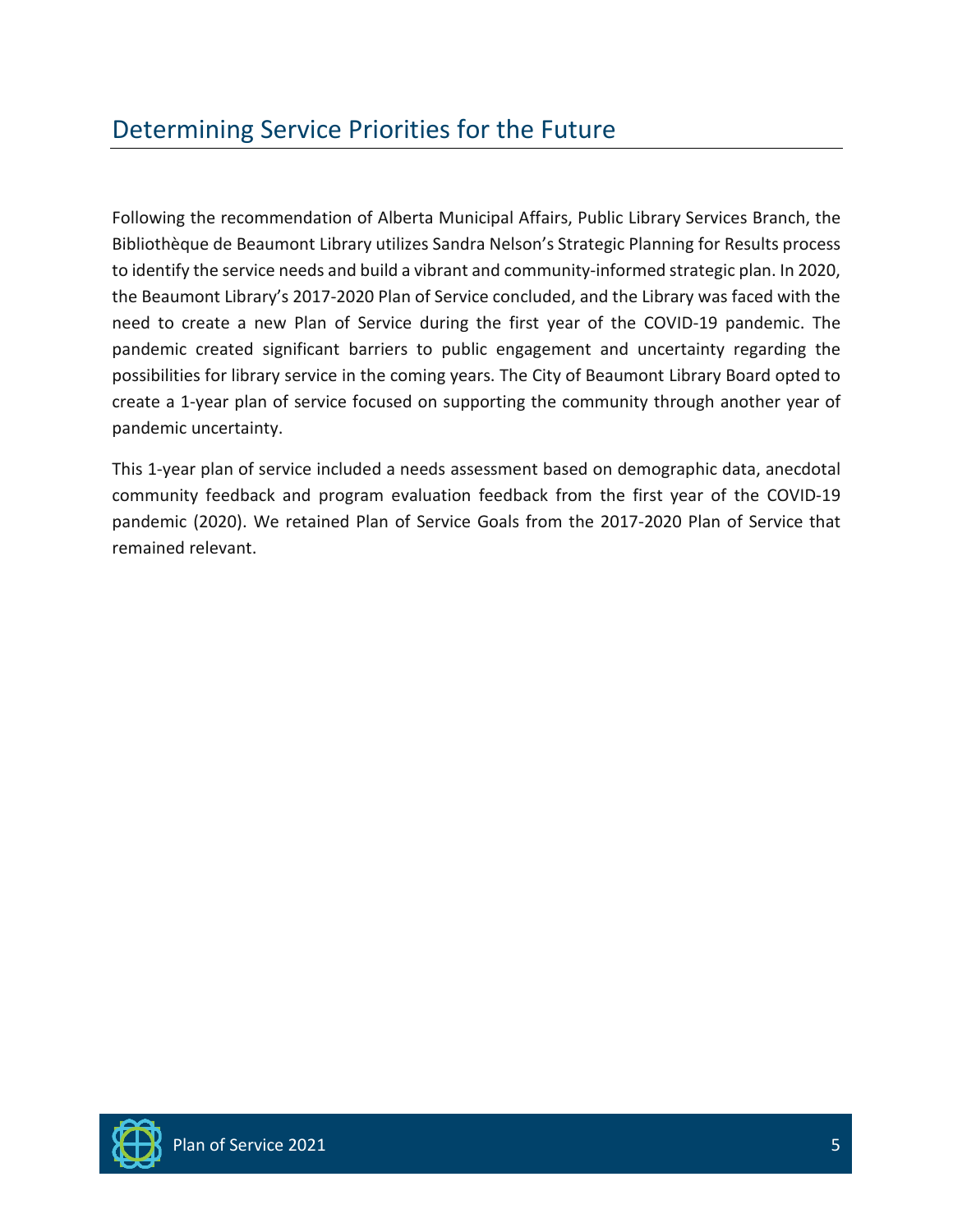#### **STRATEGIC GOAL #1: PROVIDE OPPORTUNITIES FOR BEAUMONTERS TO ENHANCE DIGITAL LITERACY IN THEIR LIVES.**

#### **OBJECTIVE The Library will remove barriers to digital access for Beaumonters.**

ACTIVITY The Library will partner with FCSS Beaumont to lend Chromebook and internet hotspot kits to Beaumonters who do not have computer or internet access.

#### **OBJECTIVE The Library will provide access to creative making technologies.**

ACTIVITY The Library will launch a makerspace with digital conversion technology, creative software, and vinyl cutting and transfer equipment.

#### **STRATEGIC GOAL #2: PROVIDE OPPORTUNITIES FOR CONNECTION IN DIFFICULT TIMES.**

#### **OBJECTIVE The Library will increase outreach programming.**

- ACTIVITY The Library will launch a Library Bike to offer outreach programming and mobile borrowing.
- **OBJECTIVE The Library will offer responsive, adaptable online programming.**
	- ACTIVITY The Library will respond to shifting COVID-19 restrictions by maintaining a suite of online programming that responds to community demand and needs.

#### **STRATEGIC GOAL #3: CREATE A LIBRARY THAT MEETS THE NEEDS OF THE WHOLE COMMUNITY.**

#### **OBJECTIVE The Library will plan for an expansion to meet current community need.**

ACTIVITY The Library will complete design work for a 7,500 sq. ft. expansion of the current library space and present drawings to City council.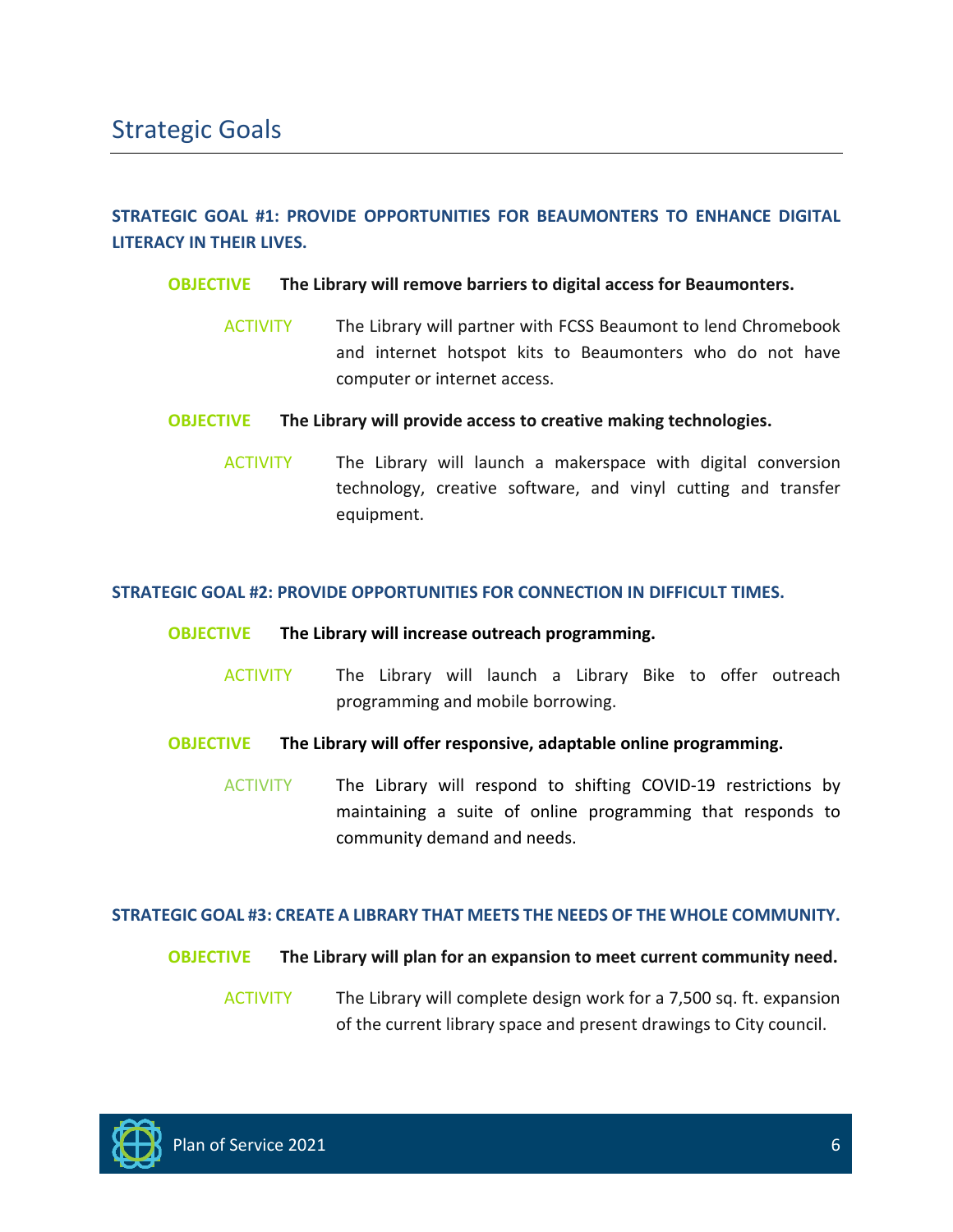#### **STRATEGIC GOAL #4: EVALUATE THE WAY WE DO BUSINESS**

- **OBJECTIVE The Library will ensure all library resources and services are aligned with our vision, mission, and strategic goals.**
	- ACTIVITY The Library will contract an external consultant to conduct an organizational review and begin to implement approved changes.